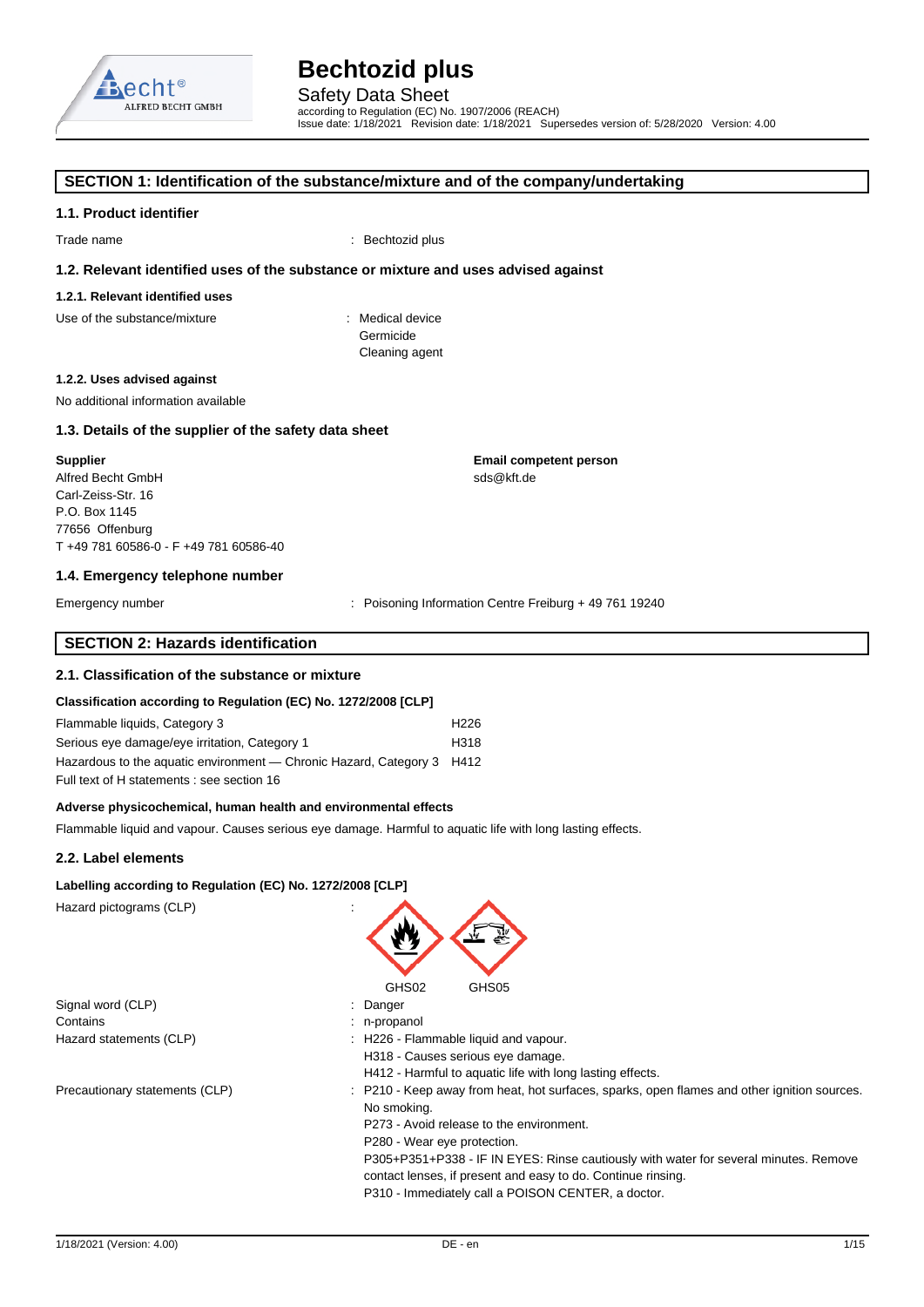Safety Data Sheet according to Regulation (EC) No. 1907/2006 (REACH)

### **2.3. Other hazards**

PBT: not relevant – no registration required vPvB: not relevant – no registration required

## **SECTION 3: Composition/information on ingredients**

### **3.1. Substances**

Not applicable

## **3.2. Mixtures**

| <b>Name</b>                                                                             | <b>Product identifier</b>                                                | $\frac{9}{6}$   | <b>Classification according to</b><br><b>Regulation (EC) No.</b><br>1272/2008 [CLP]                                             |
|-----------------------------------------------------------------------------------------|--------------------------------------------------------------------------|-----------------|---------------------------------------------------------------------------------------------------------------------------------|
| Ethanol                                                                                 | (CAS-No.) 64-17-5<br>(EC-No.) 200-578-6<br>(EC Index-No.) 603-002-00-5   | $\geq 10 - 520$ | Flam. Liq. 2, H225<br>Eye Irrit. 2, H319                                                                                        |
| n-propanol                                                                              | (CAS-No.) 71-23-8<br>(EC-No.) 200-746-9<br>(EC Index-No.) 603-003-00-0   | $\ge 5 - 10$    | Flam. Liq. 2, H225<br>Eye Dam. 1, H318<br>STOT SE 3, H336                                                                       |
| didecyldimethylammonium chloride                                                        | (CAS-No.) 7173-51-5<br>(EC-No.) 230-525-2<br>(EC Index-No.) 612-131-00-6 | $≥0,25 - <0.8$  | Acute Tox. 3 (Oral), H301<br>Skin Corr. 1B, H314<br>Aquatic Acute 1, H400 (M=10)<br>Aquatic Chronic 2, H411                     |
| Quaternary ammonium compounds, benzyl-C12-16-<br>alkyldimethyl, chlorides               | (CAS-No.) 68424-85-1<br>(EC-No.) 270-325-2                               | $≥0.25 - <0.8$  | Acute Tox. 4 (Oral), H302<br>Skin Corr. 1B, H314<br>Eye Dam. 1, H318<br>Aquatic Acute 1, H400 (M=10)<br>Aquatic Chronic 1, H410 |
| Quaternary ammonium compounds, C12-14-<br>alkyl[(ethylphenyl)methyl]dimethyl, chlorides | (CAS-No.) 85409-23-0<br>(EC-No.) 287-090-7                               | $≥0,25 - <0,8$  | Acute Tox. 4 (Oral), H302<br>Skin Corr. 1B, H314<br>Eye Dam. 1, H318<br>Aquatic Acute 1, H400 (M=10)<br>Aquatic Chronic 1, H410 |

| Specific concentration limits: |                                                                      |                                      |  |
|--------------------------------|----------------------------------------------------------------------|--------------------------------------|--|
| <b>Name</b>                    | <b>Product identifier</b>                                            | <b>Specific concentration limits</b> |  |
| Ethanol                        | CAS-No.) 64-17-5<br>(EC-No.) 200-578-6<br>EC Index-No.) 603-002-00-5 | (50 ≤C < 100) Eye Irrit. 2, H319     |  |

Full text of H-statements: see section 16

## **SECTION 4: First aid measures**

### **4.1. Description of first aid measures**

| A 2. Most important symptoms and offects, both acute and delayed |                                                                                                                                                         |
|------------------------------------------------------------------|---------------------------------------------------------------------------------------------------------------------------------------------------------|
| First-aid measures after ingestion                               | : Rinse mouth out with water. Call a poison center or a doctor if you feel unwell.                                                                      |
| First-aid measures after eye contact                             | : Rinse cautiously with water for several minutes. Remove contact lenses, if present and easy<br>to do. Continue rinsing. Call a physician immediately. |
|                                                                  | advice if skin irritation persists.                                                                                                                     |
| First-aid measures after skin contact                            | : Rinse skin with water/shower. Take off immediately all contaminated clothing. Get medical                                                             |
| First-aid measures after inhalation                              | : Remove person to fresh air and keep comfortable for breathing.                                                                                        |
| First-aid measures general                                       | : When in doubt or if symptoms are observed, get medical advice.                                                                                        |

#### **4.2. Most important symptoms and effects, both acute and delayed**

Symptoms/effects after eye contact : Serious damage to eyes.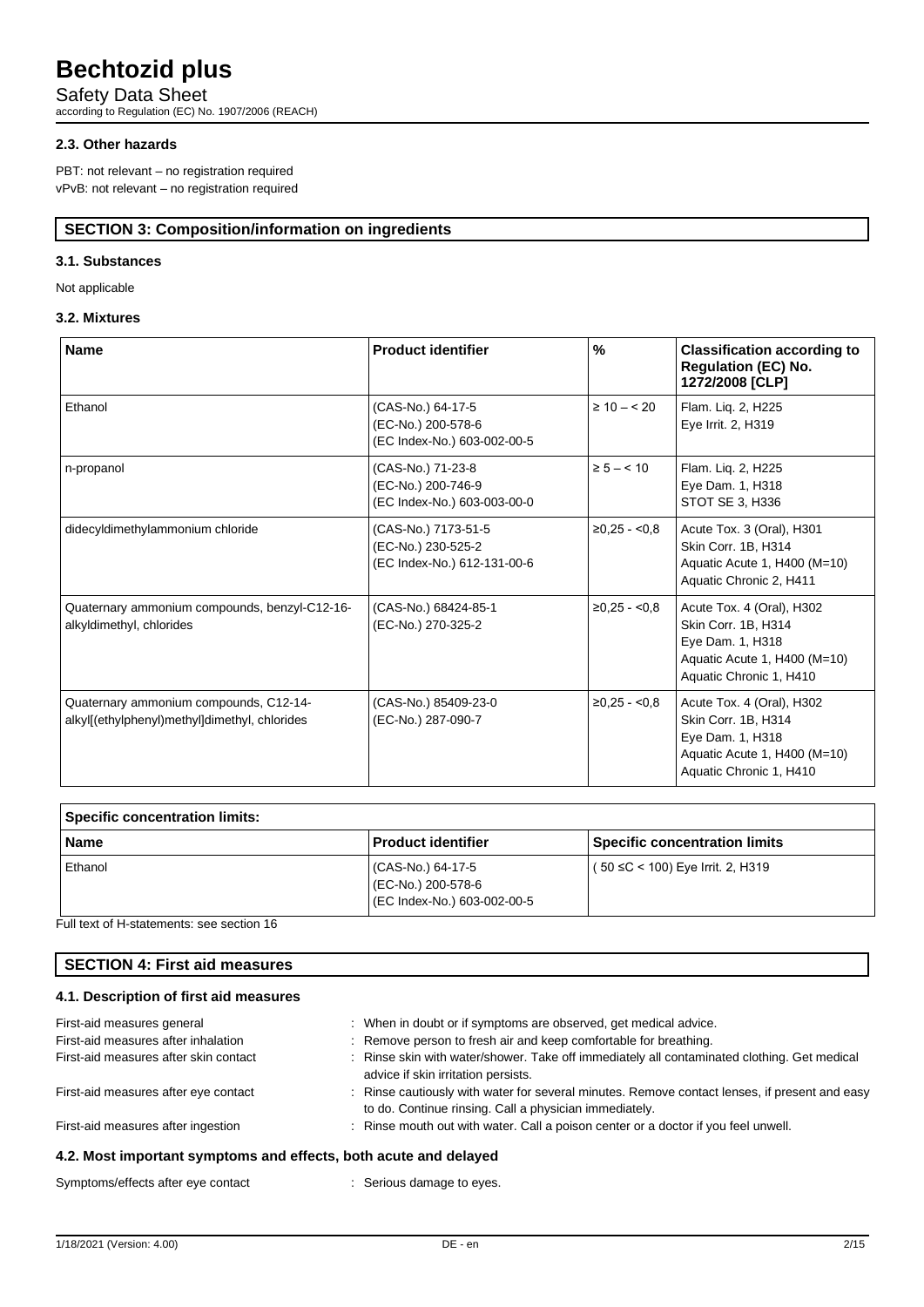Safety Data Sheet according to Regulation (EC) No. 1907/2006 (REACH)

### **4.3. Indication of any immediate medical attention and special treatment needed**

Treat symptomatically.

| <b>SECTION 5: Firefighting measures</b>                    |                                                                                                                                             |  |  |
|------------------------------------------------------------|---------------------------------------------------------------------------------------------------------------------------------------------|--|--|
| 5.1. Extinguishing media                                   |                                                                                                                                             |  |  |
| Suitable extinguishing media                               | : Use extinguishing media appropriate for surrounding fire. Water spray. Dry powder. Foam.<br>Carbon dioxide.                               |  |  |
| Unsuitable extinguishing media                             | : Strong water jet.                                                                                                                         |  |  |
| 5.2. Special hazards arising from the substance or mixture |                                                                                                                                             |  |  |
| Fire hazard                                                | Highly flammable liquid and vapour.                                                                                                         |  |  |
| <b>Explosion hazard</b>                                    | : Explosive vapour/air mixtures may be formed.                                                                                              |  |  |
| Hazardous decomposition products in case of fire           | : Toxic fumes may be released. Hydrogen chloride. Carbon monoxide. Carbon dioxide.<br>Nitrogen oxides.                                      |  |  |
| 5.3. Advice for firefighters                               |                                                                                                                                             |  |  |
| Protection during firefighting                             | : Do not attempt to take action without suitable protective equipment. Self-contained<br>breathing apparatus. Complete protective clothing. |  |  |
| Other information                                          | Do not allow run-off from fire fighting to enter drains or water courses. Cool closed<br>containers exposed to fire with water spray.       |  |  |

| SECTION 6: Accidental release measures                                   |  |
|--------------------------------------------------------------------------|--|
| 6.1. Personal precautions, protective equipment and emergency procedures |  |

| General measures                   | : Remove all sources of ignition. Avoid contact with skin and eyes. Ensure adequate air<br>ventilation.                                                      |
|------------------------------------|--------------------------------------------------------------------------------------------------------------------------------------------------------------|
| 6.1.1. For non-emergency personnel |                                                                                                                                                              |
| Emergency procedures               | Ventilate spillage area. No open flames, no sparks, and no smoking. Avoid contact with skin<br>and eyes.                                                     |
| 6.1.2. For emergency responders    |                                                                                                                                                              |
| Protective equipment               | Do not attempt to take action without suitable protective equipment. For further information<br>refer to section 8: "Exposure controls/personal protection". |

#### **6.2. Environmental precautions**

Prevent entry to sewers and public waters. Avoid sub-soil penetration. Notify authorities if product enters sewers or public waters.

### **6.3. Methods and material for containment and cleaning up**

| Methods for cleaning up | Take up liquid spill into absorbent material. Cover spill with non combustible material, e.g.: |
|-------------------------|------------------------------------------------------------------------------------------------|
|                         | sand/earth. Notify authorities if product enters sewers or public waters.                      |
| Other information       | Dispose of materials or solid residues at an authorized site.                                  |

#### **6.4. Reference to other sections**

Information for safe handling. See section 7. Concerning personal protective equipment to use, see section 8. For further information refer to section 13.

| <b>SECTION 7: Handling and storage</b>                             |                                                                                                                                                                                                                                                                                                                                                                                                                                                                                                         |
|--------------------------------------------------------------------|---------------------------------------------------------------------------------------------------------------------------------------------------------------------------------------------------------------------------------------------------------------------------------------------------------------------------------------------------------------------------------------------------------------------------------------------------------------------------------------------------------|
| 7.1. Precautions for safe handling                                 |                                                                                                                                                                                                                                                                                                                                                                                                                                                                                                         |
| Additional hazards when processed<br>Precautions for safe handling | : In use, may form flammable vapour-air mixture.<br>: Ensure good ventilation of the work station. Keep away from heat, hot surfaces, sparks,<br>open flames and other ignition sources. No smoking. Ground/bond container and receiving<br>equipment. Use only non-sparking tools. Take precautionary measures against static<br>discharge. Flammable vapours may accumulate in the container. Use explosion-proof<br>equipment. Wear personal protective equipment. Avoid contact with skin and eyes. |
| Hygiene measures                                                   | Immediately remove contaminated or damp clothing. Do not eat, drink or smoke when using                                                                                                                                                                                                                                                                                                                                                                                                                 |

this product. Always wash hands after handling the product.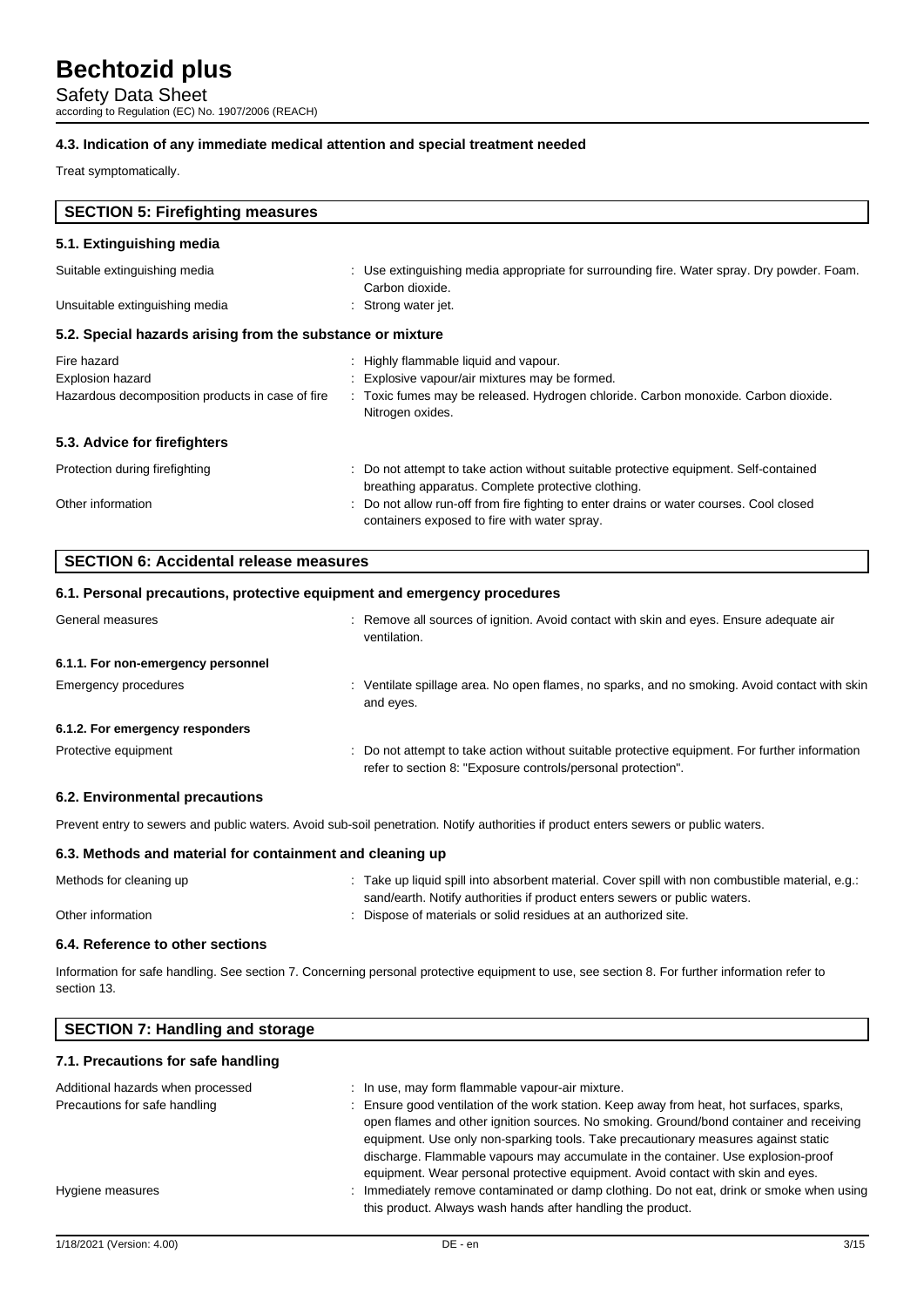Safety Data Sheet

according to Regulation (EC) No. 1907/2006 (REACH)

## **7.2. Conditions for safe storage, including any incompatibilities**

| Storage conditions                                          | Store in a well-ventilated place. Keep cool. Keep container tightly closed. Protect against<br>frost. |
|-------------------------------------------------------------|-------------------------------------------------------------------------------------------------------|
| Information about storage in one common storage<br>facility | Keep away from food, drink and animal feeding stuffs.                                                 |

## **7.3. Specific end use(s)**

Follow the directions!.

## **SECTION 8: Exposure controls/personal protection**

## **8.1. Control parameters**

| <b>Ethanol (64-17-5)</b>                                 |                         |  |  |
|----------------------------------------------------------|-------------------------|--|--|
| <b>Germany - Occupational Exposure Limits (TRGS 900)</b> |                         |  |  |
| TRGS 900 Local name                                      | Ethanol                 |  |  |
| Occupational exposure limit value (mg/m <sup>3</sup> )   | $380$ mg/m <sup>3</sup> |  |  |
| Occupational exposure limit value (ppm)                  | 200 ppm                 |  |  |
| Peak exposure limitation factor                          | 2(11)                   |  |  |
| TRGS 900 Remark                                          | DFG:Y                   |  |  |
| TRGS 900 Regulatory reference                            | <b>TRGS900</b>          |  |  |

| didecyldimethylammonium chloride (7173-51-5) |                   |
|----------------------------------------------|-------------------|
| <b>PNEC (Water)</b>                          |                   |
| PNEC aqua (freshwater)                       | $0.0011$ mg/l     |
| PNEC aqua (marine water)                     | $0.00011$ mg/l    |
| PNEC aqua (intermittent, freshwater)         | $0.00021$ mg/l    |
| PNEC aqua (intermittent, marine water)       | $0.000021$ mg/l   |
| <b>PNEC (Sediment)</b>                       |                   |
| PNEC sediment (freshwater)                   | 61.86 mg/kg dwt   |
| PNEC sediment (marine water)                 | $6.186$ mg/kg dwt |
| <b>PNEC (Soil)</b>                           |                   |
| PNEC soil                                    | 1.4 mg/kg dwt     |
| <b>PNEC (STP)</b>                            |                   |
| PNEC sewage treatment plant                  | $0.14$ mg/l       |

| Quaternary ammonium compounds, benzyl-C12-16-alkyldimethyl, chlorides (68424-85-1) |                          |
|------------------------------------------------------------------------------------|--------------------------|
| <b>DNEL/DMEL (Workers)</b>                                                         |                          |
| Long-term - systemic effects, dermal                                               | 5.7 mg/kg bodyweight/day |
| Long-term - systemic effects, inhalation                                           | $3.96$ mg/m <sup>3</sup> |
| <b>DNEL/DMEL (General population)</b>                                              |                          |
| Long-term - systemic effects, oral                                                 | 3.4 mg/kg bodyweight/day |
| Long-term - systemic effects, inhalation                                           | 1.64 mg/m <sup>3</sup>   |
| Long-term - systemic effects, dermal                                               | 3.4 mg/kg bodyweight/day |
| <b>PNEC (Water)</b>                                                                |                          |
| PNEC aqua (freshwater)                                                             | $0.0009$ mg/l            |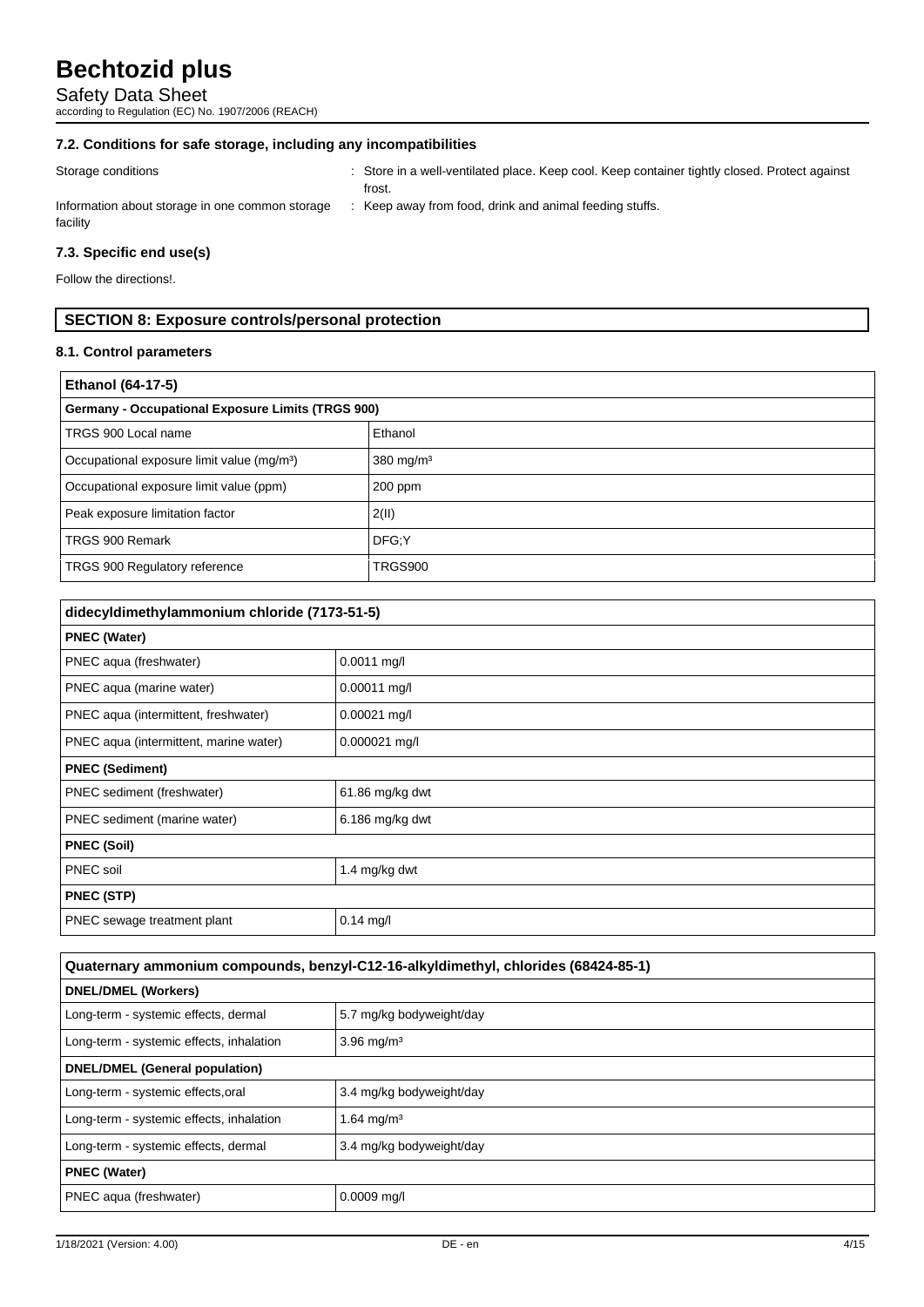## Safety Data Sheet

according to Regulation (EC) No. 1907/2006 (REACH)

| PNEC aqua (marine water)             | 0.00096 mg/l      |
|--------------------------------------|-------------------|
| PNEC aqua (intermittent, freshwater) | $0.00016$ mg/l    |
| <b>PNEC (Sediment)</b>               |                   |
| PNEC sediment (freshwater)           | 12.27 $mg/kg$ dwt |
| PNEC sediment (marine water)         | 13.09 mg/kg dwt   |
| <b>PNEC (Soil)</b>                   |                   |
| PNEC soil                            | 7 mg/kg dwt       |
| <b>PNEC (STP)</b>                    |                   |
| PNEC sewage treatment plant          | $0.4$ mg/l        |

| n-propanol (71-23-8)                     |                          |  |
|------------------------------------------|--------------------------|--|
| <b>DNEL/DMEL (Workers)</b>               |                          |  |
| Acute - systemic effects, inhalation     | 1723 mg/m <sup>3</sup>   |  |
| Long-term - systemic effects, dermal     | 136 mg/kg bodyweight/day |  |
| Long-term - systemic effects, inhalation | 268 mg/m <sup>3</sup>    |  |
| <b>DNEL/DMEL (General population)</b>    |                          |  |
| Acute - systemic effects, inhalation     | 1036 mg/m <sup>3</sup>   |  |
| Long-term - systemic effects, oral       | 61 mg/kg bodyweight/day  |  |
| Long-term - systemic effects, inhalation | 80 mg/m <sup>3</sup>     |  |
| Long-term - systemic effects, dermal     | 81 mg/kg bodyweight/day  |  |
| <b>PNEC (Water)</b>                      |                          |  |
| PNEC aqua (freshwater)                   | 6.83 mg/l                |  |
| PNEC aqua (marine water)                 | $0.683$ mg/l             |  |
| PNEC aqua (intermittent, freshwater)     | $10$ mg/l                |  |
| <b>PNEC (Sediment)</b>                   |                          |  |
| PNEC sediment (freshwater)               | 27.5 mg/kg dwt           |  |
| PNEC sediment (marine water)             | 2.75 mg/kg dwt           |  |
| <b>PNEC (Soil)</b>                       |                          |  |
| PNEC soil                                | 1.49 mg/kg dwt           |  |
| <b>PNEC (STP)</b>                        |                          |  |
| PNEC sewage treatment plant              | 96 mg/l                  |  |

| <b>Ethanol (64-17-5)</b>                 |                          |
|------------------------------------------|--------------------------|
| <b>DNEL/DMEL (Workers)</b>               |                          |
| Long-term - systemic effects, dermal     | 343 mg/kg bodyweight/day |
| Long-term - systemic effects, inhalation | 950 mg/m <sup>3</sup>    |
| <b>DNEL/DMEL (General population)</b>    |                          |
| Long-term - systemic effects, oral       | 87 mg/kg bodyweight/day  |
| Long-term - systemic effects, inhalation | 114 mg/m <sup>3</sup>    |
| Long-term - systemic effects, dermal     | 206 mg/kg bodyweight/day |
| <b>PNEC (Water)</b>                      |                          |
| PNEC aqua (freshwater)                   | $0.96$ mg/l              |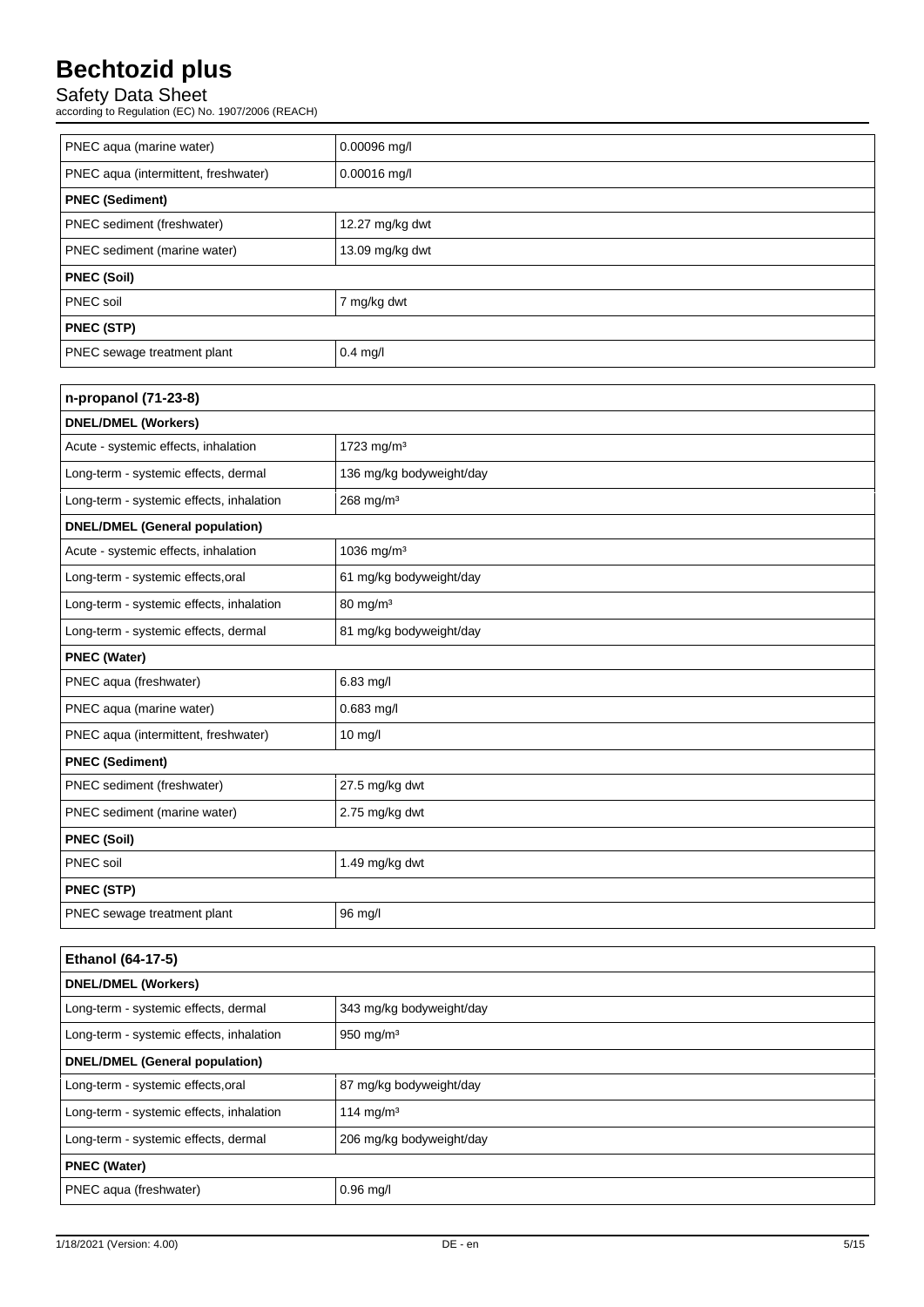## Safety Data Sheet

according to Regulation (EC) No. 1907/2006 (REACH)

| $0.79$ mg/l            |  |
|------------------------|--|
| 2.75 mg/l              |  |
| <b>PNEC (Sediment)</b> |  |
| 3.6 mg/kg dwt          |  |
| 2.9 mg/kg dwt          |  |
| <b>PNEC (Soil)</b>     |  |
| 0.63 mg/kg dwt         |  |
| <b>PNEC (Oral)</b>     |  |
| 0.38 kg/kg food        |  |
| <b>PNEC (STP)</b>      |  |
| 580 mg/l               |  |
|                        |  |

| Quaternary ammonium compounds, C12-14-alkyl[(ethylphenyl)methyl]dimethyl, chlorides (85409-23-0) |                 |
|--------------------------------------------------------------------------------------------------|-----------------|
| <b>DNEL/DMEL (Workers)</b>                                                                       |                 |
| Long-term - local effects, inhalation                                                            | 1 mg/m $3$      |
| <b>DNEL/DMEL (General population)</b>                                                            |                 |
| Long-term - local effects, inhalation                                                            | 1 mg/ $m3$      |
| <b>PNEC (Water)</b>                                                                              |                 |
| PNEC aqua (freshwater)                                                                           | $0.000415$ mg/l |
| PNEC aqua (marine water)                                                                         | $0.000042$ mg/l |
| PNEC aqua (intermittent, freshwater)                                                             | $0.000154$ mg/l |
| PNEC aqua (intermittent, marine water)                                                           | $0.000154$ mg/l |
| <b>PNEC (Sediment)</b>                                                                           |                 |
| PNEC sediment (freshwater)                                                                       | 6.81 mg/kg dwt  |
| PNEC sediment (marine water)                                                                     | 0.681 mg/kg dwt |
| <b>PNEC (Soil)</b>                                                                               |                 |
| PNEC soil                                                                                        | 1.36 mg/kg dwt  |
| <b>PNEC (STP)</b>                                                                                |                 |
| PNEC sewage treatment plant                                                                      | $0.21$ mg/l     |

### **8.2. Exposure controls**

#### **Appropriate engineering controls:**

Ensure good ventilation of the work station. Emergency eye wash fountains and safety showers should be available in the immediate vicinity of any potential exposure.

| Hand protection:                                                                                                                                                                                                                                                                                                                                                                                                                                                                      |
|---------------------------------------------------------------------------------------------------------------------------------------------------------------------------------------------------------------------------------------------------------------------------------------------------------------------------------------------------------------------------------------------------------------------------------------------------------------------------------------|
| Chemically resistant protective gloves. EN 374. Chloroprene rubber. Natural rubber. Nitrile rubber. Choosing the proper glove is a decision that<br>depends not only on the type of material, but also on other quality features, which differ for each manufacturer. Gloves must be replaced after<br>each use and whenever signs of wear or perforation appear. Please follow the instructions related to the permeability and the penetration time<br>provided by the manufacturer |

### **Eye protection:**

Sealed safety goggles. EN 166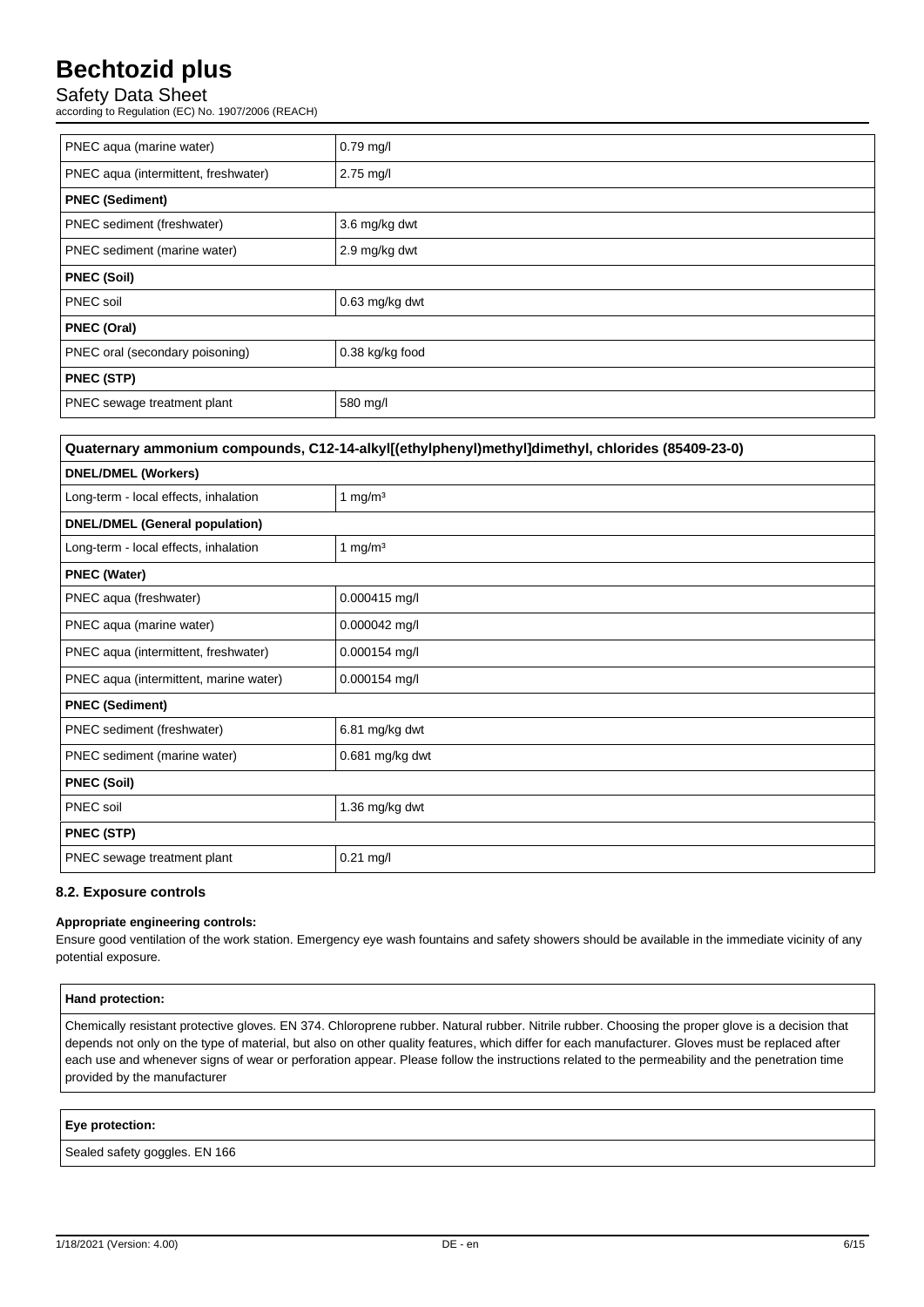Safety Data Sheet

according to Regulation (EC) No. 1907/2006 (REACH)

#### **Skin and body protection:**

Wear suitable protective clothing. EN 13034. EN ISO 13688

#### **Respiratory protection:**

In case of insufficient ventilation, wear suitable respiratory equipment. Short term exposure. Breathing apparatus with filter. A-P2. Breathing equipment is only to be used in order to handle the residual risk of short term jobs if all other risk minimizing measures have been carried out e.g. retention and/or local exhaust. For details on conditions of use and maximum use concentrations, see DGUV Regulation 112-190 - Use of respiratory protective equipment.

#### **Environmental exposure controls:**

Avoid release to the environment.

#### **Other information:**

Do not breathe mist, vapours, Aerosol. Take off immediately all contaminated clothing. Do not eat, drink or smoke when using this product. Avoid contact with skin and eyes. Always wash hands after handling the product. Apply emollient cream.

## **SECTION 9: Physical and chemical properties**

### **9.1. Information on basic physical and chemical properties**

| Physical state                                  | : Liquid                                                               |
|-------------------------------------------------|------------------------------------------------------------------------|
| Colour                                          | $:$ white.                                                             |
| Odour                                           | : perfumed.                                                            |
| Odour threshold                                 | No data available                                                      |
| рH                                              | < 10                                                                   |
| Relative evaporation rate (butylacetate=1)      | No data available                                                      |
| Melting point                                   | Not applicable                                                         |
| Freezing point                                  | No data available                                                      |
| Boiling point                                   | No data available                                                      |
| Flash point                                     | 28 °C (DIN EN ISO 3679)                                                |
| Auto-ignition temperature                       | No data available                                                      |
| Decomposition temperature                       | No data available                                                      |
| Flammability (solid, gas)                       | Not applicable                                                         |
| Vapour pressure                                 | No data available                                                      |
| Relative vapour density at 20 °C                | No data available                                                      |
| Relative density                                | No data available                                                      |
| Density                                         | : 0.95 g/cm <sup>3</sup>                                               |
| Solubility                                      | Water: Miscible                                                        |
| Partition coefficient n-octanol/water (Log Pow) | : Not applicable                                                       |
| Viscosity, kinematic                            | : No data available                                                    |
| Viscosity, dynamic                              | $: 3 \text{ mPa·s}$                                                    |
| <b>Explosive properties</b>                     | Product is not explosive. Explosive vapour/air mixtures may be formed. |
| Oxidising properties                            | : Non oxidizing.                                                       |
| Explosive limits                                | : No data available                                                    |
|                                                 |                                                                        |

#### **9.2. Other information**

No additional information available

## **SECTION 10: Stability and reactivity**

#### **10.1. Reactivity**

Highly flammable liquid and vapour.

### **10.2. Chemical stability**

Stable under normal conditions.

#### **10.3. Possibility of hazardous reactions**

No dangerous reactions known under normal conditions of use.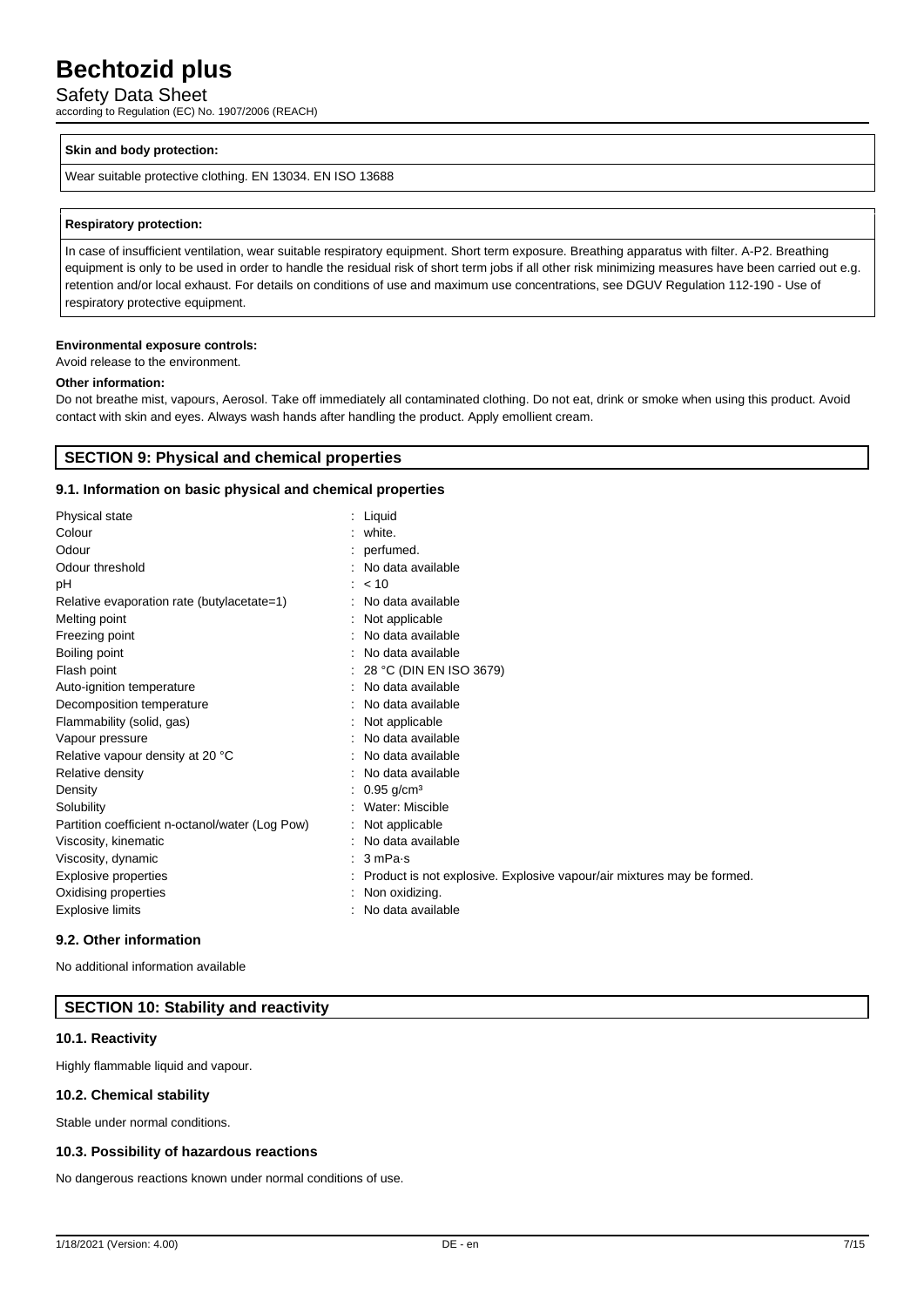Safety Data Sheet

according to Regulation (EC) No. 1907/2006 (REACH)

### **10.4. Conditions to avoid**

Avoid contact with hot surfaces. Heat. No flames, no sparks. Eliminate all sources of ignition.

### **10.5. Incompatible materials**

Acids. Strong oxidizing agent.

### **10.6. Hazardous decomposition products**

Under normal conditions of storage and use, hazardous decomposition products should not be produced.

| SECTION 11: Toxicological information      |                                                                                     |
|--------------------------------------------|-------------------------------------------------------------------------------------|
| 11.1. Information on toxicological effects |                                                                                     |
| Acute toxicity (oral)                      | : Not classified (Based on available data, the classification criteria are not met) |
| Acute toxicity (dermal)                    | : Not classified (Based on available data, the classification criteria are not met) |
| Acute toxicity (inhalation)                | : Not classified (Based on available data, the classification criteria are not met) |

| didecyldimethylammonium chloride (7173-51-5) |                                        |
|----------------------------------------------|----------------------------------------|
| LD50 oral rat                                | 264 mg/kg bodyweight (OECD 401 method) |
|                                              |                                        |

| Quaternary ammonium compounds, benzyl-C12-16-alkyldimethyl, chlorides (68424-85-1) |                             |
|------------------------------------------------------------------------------------|-----------------------------|
| LD50 oral rat                                                                      | 795 mg/kg (OECD 401 method) |

| Quaternary ammonium compounds, C12-14-alkyl[(ethylphenyl)methyl]dimethyl, chlorides (85409-23-0) |                                                                                                 |  |
|--------------------------------------------------------------------------------------------------|-------------------------------------------------------------------------------------------------|--|
| LD50 oral rat                                                                                    | 344 mg/kg bodyweight                                                                            |  |
| LD50 dermal rabbit                                                                               | $\approx$ 2300 mg/kg bodyweight (1150 mg a.i./kg bw; (OECD 402 method))                         |  |
| Skin corrosion/irritation                                                                        | : Not classified (Based on available data, the classification criteria are not met)<br>pH: < 10 |  |
| Serious eye damage/irritation                                                                    | : Causes serious eye damage.<br>pH: < 10                                                        |  |
| Respiratory or skin sensitisation                                                                | : Not classified (Based on available data, the classification criteria are not met)             |  |
| Germ cell mutagenicity                                                                           | Not classified (Based on available data, the classification criteria are not met)               |  |
| Carcinogenicity                                                                                  | : Not classified (Based on available data, the classification criteria are not met)             |  |
| Reproductive toxicity                                                                            | : Not classified (Based on available data, the classification criteria are not met)             |  |
| STOT-single exposure                                                                             | : Not classified (Based on available data, the classification criteria are not met)             |  |
| STOT-repeated exposure                                                                           | : Not classified (Based on available data, the classification criteria are not met)             |  |
| Aspiration hazard                                                                                | Not classified (Based on available data, the classification criteria are not met)               |  |

## **SECTION 12: Ecological information**

## **12.1. Toxicity**

| Hazardous to the aquatic environment, short-term | Not classified (Based on available data, the classification criteria are not met) |
|--------------------------------------------------|-----------------------------------------------------------------------------------|
| (acute)                                          |                                                                                   |
| Hazardous to the aquatic environment, long-term  | : Harmful to aquatic life with long lasting effects.                              |
| (chronic)                                        |                                                                                   |

| didecyldimethylammonium chloride (7173-51-5) |                                                                                |  |
|----------------------------------------------|--------------------------------------------------------------------------------|--|
| LC50 fish 1                                  | 0.49 mg/l (96 h; Brachydanio rerio (zebra-fish); (OECD 203 method))            |  |
| EC50 Daphnia 1                               | 0.057 mg/l (48 h; Daphnia magna; (OECD 202 method))                            |  |
| l EC50 72h algae                             | $\approx$ 0.062 mg/l (72h; Pseudokirchneriella subcapitata; (OECD 201 method)) |  |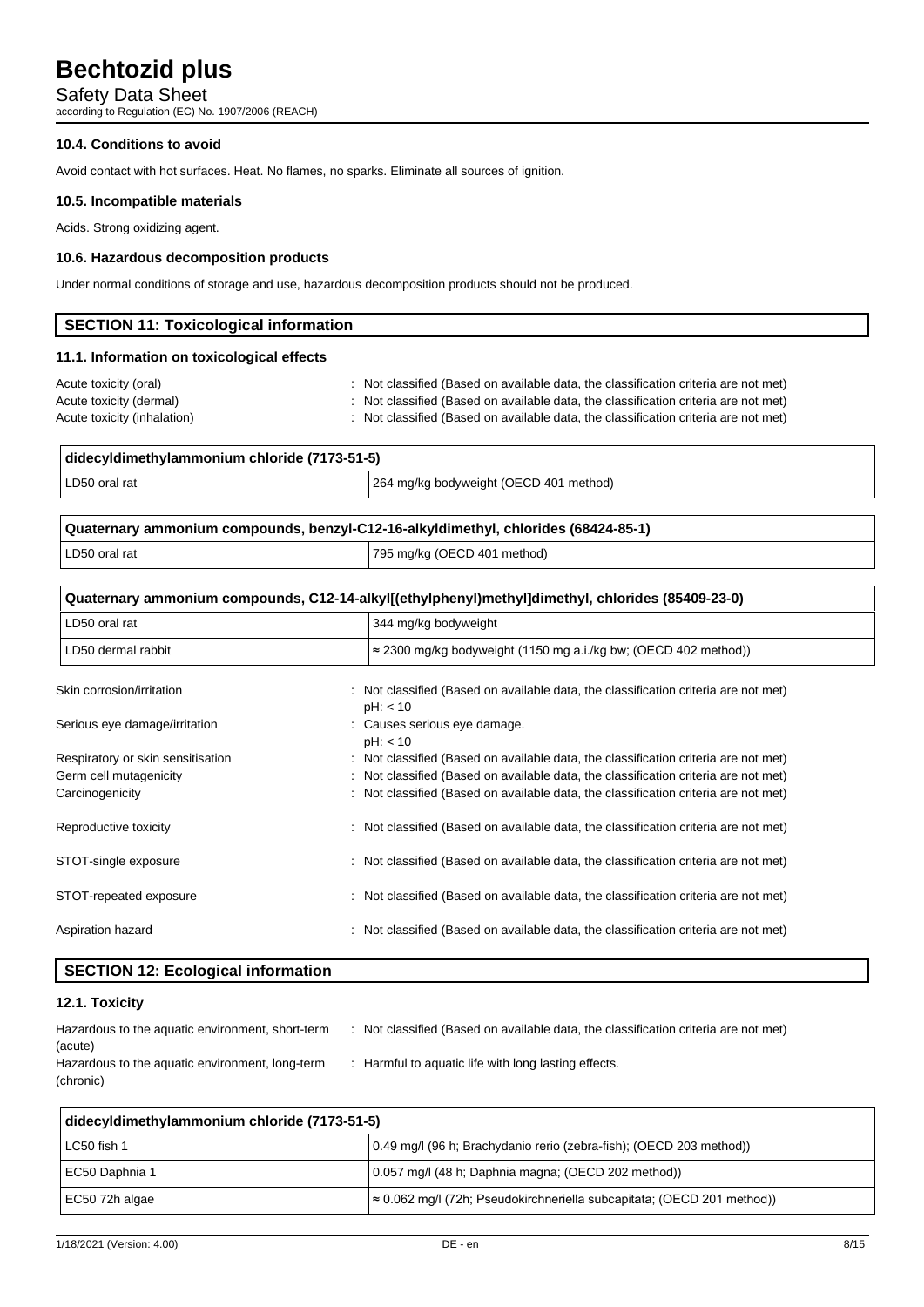## Safety Data Sheet

according to Regulation (EC) No. 1907/2006 (REACH)

| ErC50 (algae)          | 0.062 mg/l (72 h; Pseudokirchnerella subcapitata (OECD 201 method)) |
|------------------------|---------------------------------------------------------------------|
| NOEC chronic crustacea | 0.021 mg/l (21 d; Daphnia magna; (OECD 211 method))                 |
| NOEC chronic algae     | 0.013 mg/l (OECD 201 method)                                        |

| Quaternary ammonium compounds, benzyl-C12-16-alkyldimethyl, chlorides (68424-85-1) |                                                                      |  |
|------------------------------------------------------------------------------------|----------------------------------------------------------------------|--|
| LC50 fish 1                                                                        | 0.85 mg/l (96 h; Pimephales promelas; (OECD 203 method))             |  |
| EC50 Daphnia 1                                                                     | 0.016 mg/l (48 h; Daphnia magna; (OECD 202 method))                  |  |
| ErC50 (algae)                                                                      | 0.03 mg/l (96 h; Pseudokirchneriella subcapitata; (OECD 211 method)) |  |
| l NOEC chronic crustacea                                                           | 0.025 mg/l (21 d; Daphnia magna; (OECD 211 method))                  |  |

| Quaternary ammonium compounds, C12-14-alkyl[(ethylphenyl)methyl]dimethyl, chlorides (85409-23-0) |                                                                                 |  |
|--------------------------------------------------------------------------------------------------|---------------------------------------------------------------------------------|--|
| LC50 fish 1                                                                                      | $\approx$ 1.06 mg/l (96 h; Oncorhynchus mykiss; (OECD 203 method))              |  |
| EC50 Daphnia 1                                                                                   | $0.01 - 0.015$ mg/l (48 h; Daphnia magna; (OECD 202 method))                    |  |
| ErC50 (algae)                                                                                    | $\approx$ 0.026 mg/l (72 h; Pseudokirchneriella subcapitata; (OECD 201 method)) |  |
| NOEC chronic fish                                                                                | $\geq$ 0.0322 mg/l (28 d; Pimephales promelas)                                  |  |
| NOEC chronic crustacea                                                                           | $\geq 0.00415$ mg/l (21 d; Daphnia magna)                                       |  |
| NOEC chronic algae                                                                               | 0.006 mg/l (72 h; Pseudokirchneriella subcapitata; (OECD 201 method))           |  |

## **12.2. Persistence and degradability**

| <b>Bechtozid plus</b>         |                                  |
|-------------------------------|----------------------------------|
| Persistence and degradability | The product has not been tested. |

| didecyldimethylammonium chloride (7173-51-5) |  |  |
|----------------------------------------------|--|--|
| Readily biodegradable.                       |  |  |
|                                              |  |  |

| $n$ -propanol (71-23-8)       |                        |  |
|-------------------------------|------------------------|--|
| Persistence and degradability | Readily biodegradable. |  |
| Biodegradation                | 75% (20d)              |  |

## **Ethanol (64-17-5)**

.

| Persistence and degradability | Readily biodegradable. |
|-------------------------------|------------------------|
| Biodegradation                | 84 % (20 d)            |

| Quaternary ammonium compounds, C12-14-alkyl[(ethylphenyl)methyl]dimethyl, chlorides (85409-23-0) |                                             |  |
|--------------------------------------------------------------------------------------------------|---------------------------------------------|--|
| Persistence and degradability                                                                    | Readily biodegradable.                      |  |
| Biodegradation                                                                                   | [95.5 % (28 d; aerobic; (OECD 301B method)) |  |

## **12.3. Bioaccumulative potential**

| Bechtozid plus                                  |                                  |  |
|-------------------------------------------------|----------------------------------|--|
| Partition coefficient n-octanol/water (Log Pow) | Not applicable                   |  |
| Bioaccumulative potential                       | The product has not been tested. |  |

| $n$ -propanol (71-23-8)                         |                                      |
|-------------------------------------------------|--------------------------------------|
| Partition coefficient n-octanol/water (Log Pow) | 0.2 (25 °C; pH 7; (OECD 117 method)) |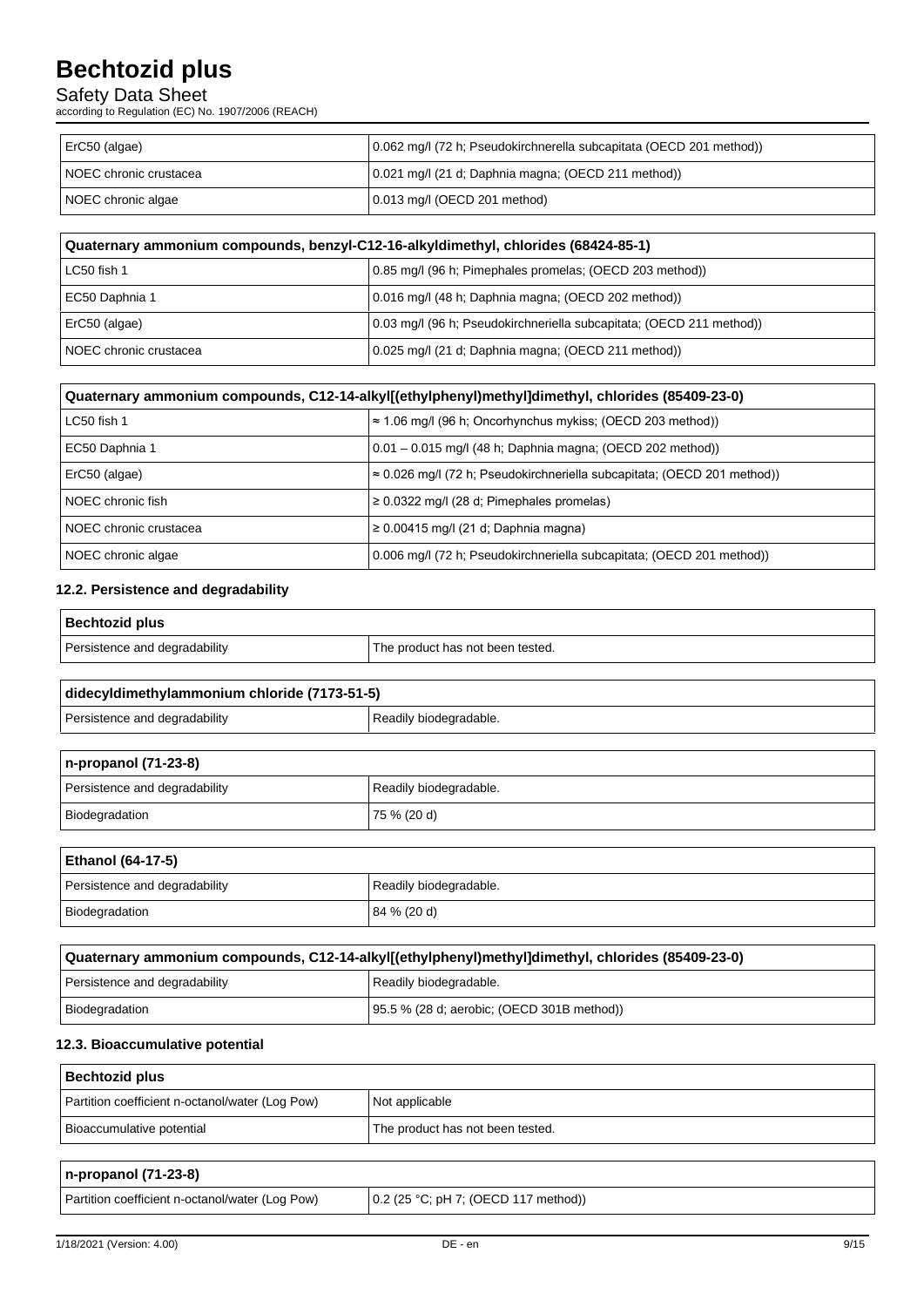Safety Data Sheet

according to Regulation (EC) No. 1907/2006 (REACH)

| Ethanol (64-17-5)                                                                                          |                                                                                                                                                                                 |
|------------------------------------------------------------------------------------------------------------|---------------------------------------------------------------------------------------------------------------------------------------------------------------------------------|
| Partition coefficient n-octanol/water (Log Kow)                                                            | $-0.35(20 °C)$                                                                                                                                                                  |
| Bioaccumulative potential                                                                                  | Bioaccumulation unlikely.                                                                                                                                                       |
|                                                                                                            | Quaternary ammonium compounds, C12-14-alkyl[(ethylphenyl)methyl]dimethyl, chlorides (85409-23-0)                                                                                |
| Partition coefficient n-octanol/water (Log Pow)                                                            | $\approx$ 2.48 (20 °C; (OECD 107 method))                                                                                                                                       |
| Bioaccumulative potential                                                                                  | Low bioaccumulation potential.                                                                                                                                                  |
| 12.4. Mobility in soil                                                                                     |                                                                                                                                                                                 |
| <b>Bechtozid plus</b>                                                                                      |                                                                                                                                                                                 |
| Ecology - soil                                                                                             | The product has not been tested.                                                                                                                                                |
| didecyldimethylammonium chloride (7173-51-5)                                                               |                                                                                                                                                                                 |
| Surface tension                                                                                            | 25.82 mN/m (OECD 115 method)                                                                                                                                                    |
| n-propanol (71-23-8)                                                                                       |                                                                                                                                                                                 |
| Partition coefficient n-octanol/water (Log Koc)                                                            | 0.633 (Quantitative structure-activity relationship (QSAR))                                                                                                                     |
| Ethanol (64-17-5)                                                                                          |                                                                                                                                                                                 |
| Surface tension                                                                                            | 22.31 mN/m (20 °C)                                                                                                                                                              |
|                                                                                                            | Quaternary ammonium compounds, C12-14-alkyl[(ethylphenyl)methyl]dimethyl, chlorides (85409-23-0)                                                                                |
| Ecology - soil                                                                                             | Low mobility (soil).                                                                                                                                                            |
| 12.5. Results of PBT and vPvB assessment                                                                   |                                                                                                                                                                                 |
| <b>Bechtozid plus</b>                                                                                      |                                                                                                                                                                                 |
| PBT: not relevant - no registration required                                                               |                                                                                                                                                                                 |
| vPvB: not relevant - no registration required                                                              |                                                                                                                                                                                 |
| Component                                                                                                  |                                                                                                                                                                                 |
| didecyldimethylammonium chloride (7173-51-5)                                                               | This substance/mixture does not meet the PBT criteria of REACH regulation, annex XIII<br>This substance/mixture does not meet the vPvB criteria of REACH regulation, annex XIII |
| Quaternary ammonium compounds, benzyl-C12-16-<br>alkyldimethyl, chlorides (68424-85-1)                     | This substance/mixture does not meet the PBT criteria of REACH regulation, annex XIII<br>This substance/mixture does not meet the vPvB criteria of REACH regulation, annex XIII |
| Quaternary ammonium compounds, C12-14-<br>alkyl[(ethylphenyl)methyl]dimethyl, chlorides (85409-<br>$23-0)$ | This substance/mixture does not meet the PBT criteria of REACH regulation, annex XIII<br>This substance/mixture does not meet the vPvB criteria of REACH regulation, annex XIII |
| Ethanol (64-17-5)                                                                                          | This substance/mixture does not meet the PBT criteria of REACH regulation, annex XIII<br>This substance/mixture does not meet the vPvB criteria of REACH regulation, annex XIII |
| n-propanol (71-23-8)                                                                                       | This substance/mixture does not meet the PBT criteria of REACH regulation, annex XIII                                                                                           |

## **12.6. Other adverse effects**

No additional information available

This substance/mixture does not meet the vPvB criteria of REACH regulation, annex XIII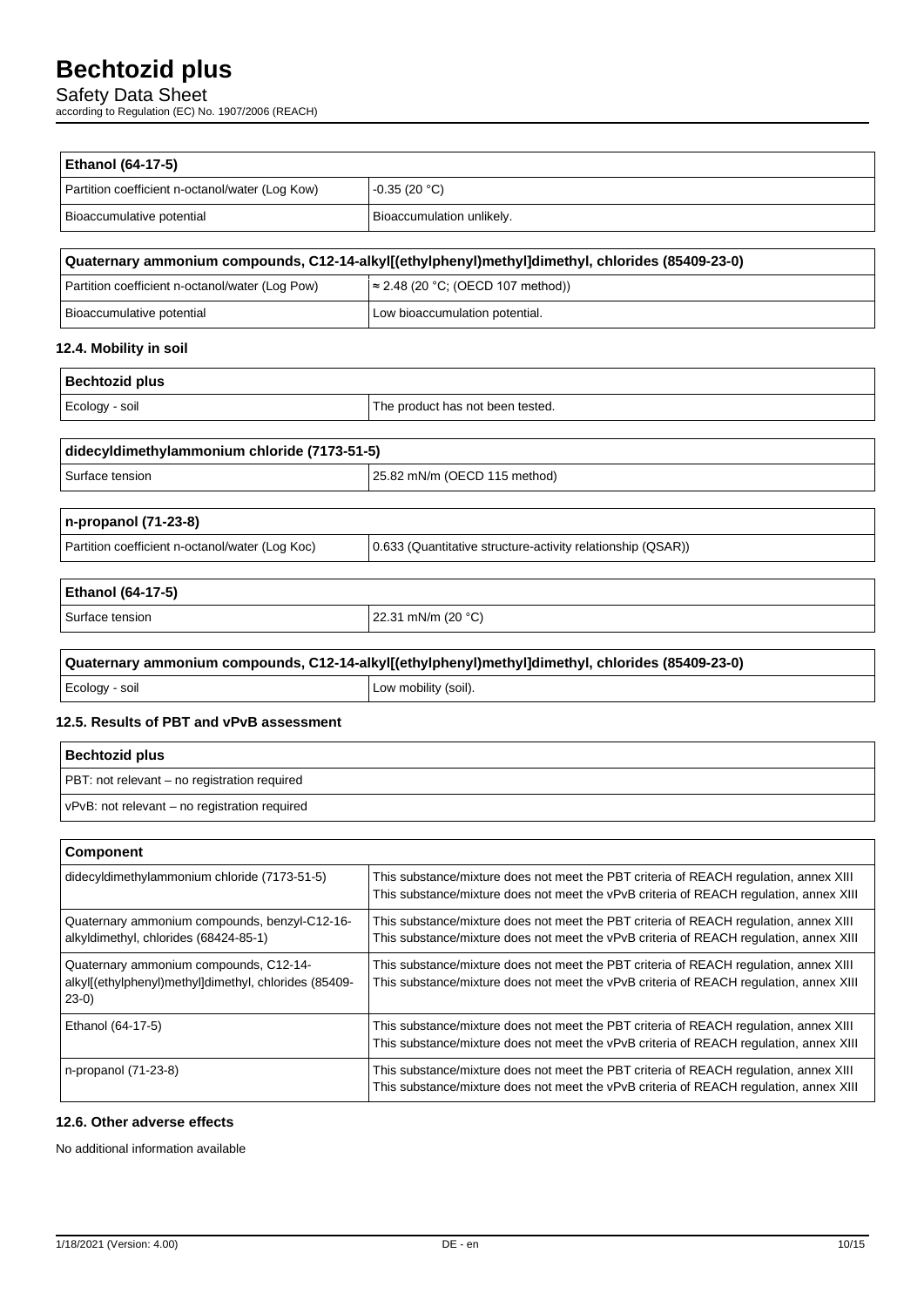Safety Data Sheet according to Regulation (EC) No. 1907/2006 (REACH)

# **SECTION 13: Disposal considerations**

## **13.1. Waste treatment methods**

| Waste treatment methods                   |
|-------------------------------------------|
| Sewage disposal recommendations           |
| Product/Packaging disposal recommendation |

HP Code : HP3 - "Flammable:"

- : Disposal must be done according to official regulations. European waste catalogue. : Do not allow into drains or water courses.
- packaging the Do not dispose of with domestic waste. Recycle or dispose of in compliance with current legislation.
- European List of Waste (LoW) code : 07 01 01\* aqueous washing liquids and mother liquors
	- - flammable liquid waste: liquid waste having a flash point below 60 °C or waste gas oil, diesel and light heating oils having a flash point > 55 °C and ≤ 75 °C;
		- flammable pyrophoric liquid and solid waste: solid or liquid waste which, even in small quantities, is liable to ignite within five minutes after coming into contact with air;
		- flammable solid waste: solid waste which is readily combustible or may cause or contribute to fire through friction;
		- flammable gaseous waste: gaseous waste which is flammable in air at 20 °C and a standard pressure of 101.3 kPa;
		- water reactive waste: waste which, in contact with water, emits flammable gases in dangerous quantities;
		- other flammable waste: flammable aerosols, flammable self-heating waste, flammable organic peroxides and flammable self-reactive waste.
		- HP4 "Irritant skin irritation and eye damage:" waste which on application can cause skin irritation or damage to the eye.
		- HP14 "Ecotoxic:" waste which presents or may present immediate or delayed risks for one or more sectors of the environment

## **SECTION 14: Transport information**

### In accordance with ADR / RID / IMDG / IATA / ADN

| <b>ADR</b>                                                                     | <b>IMDG</b>                                                           | <b>IATA</b>                                                                 | <b>ADN</b>                                                            | <b>RID</b>                                                            |
|--------------------------------------------------------------------------------|-----------------------------------------------------------------------|-----------------------------------------------------------------------------|-----------------------------------------------------------------------|-----------------------------------------------------------------------|
| 14.1. UN number                                                                |                                                                       |                                                                             |                                                                       |                                                                       |
| <b>UN 1993</b>                                                                 | <b>UN 1993</b>                                                        | <b>UN 1993</b>                                                              | <b>UN 1993</b>                                                        | <b>UN 1993</b>                                                        |
| 14.2. UN proper shipping name                                                  |                                                                       |                                                                             |                                                                       |                                                                       |
| FLAMMABLE LIQUID,<br>N.O.S. (ethanol; propan-1-<br>ol)                         | FLAMMABLE LIQUID,<br>N.O.S. (ethanol; propan-1-<br>ol)                | Flammable liquid, n.o.s.<br>(ethanol; propan-1-ol)                          | FLAMMABLE LIQUID,<br>N.O.S. (ethanol; propan-1-<br>ol)                | FLAMMABLE LIQUID,<br>N.O.S. (ethanol; propan-1-<br>ol)                |
| <b>Transport document description</b>                                          |                                                                       |                                                                             |                                                                       |                                                                       |
| UN 1993 FLAMMABLE<br>LIQUID, N.O.S. (ethanol;<br>propan-1-ol), 3, III, $(D/E)$ | UN 1993 FLAMMABLE<br>LIQUID, N.O.S. (ethanol;<br>propan-1-ol), 3, III | UN 1993 Flammable liquid,<br>n.o.s. (ethanol; propan-1-<br>$ol$ ), 3, $III$ | UN 1993 FLAMMABLE<br>LIQUID, N.O.S. (ethanol;<br>propan-1-ol), 3, III | UN 1993 FLAMMABLE<br>LIQUID, N.O.S. (ethanol;<br>propan-1-ol), 3, III |
| 14.3. Transport hazard class(es)                                               |                                                                       |                                                                             |                                                                       |                                                                       |
| 3                                                                              | 3                                                                     | 3                                                                           | 3                                                                     | 3                                                                     |
|                                                                                |                                                                       |                                                                             |                                                                       |                                                                       |
| 14.4. Packing group                                                            |                                                                       |                                                                             |                                                                       |                                                                       |
| Ш                                                                              | III                                                                   | Ш                                                                           | $\mathbf{III}$                                                        | III                                                                   |
| 14.5. Environmental hazards                                                    |                                                                       |                                                                             |                                                                       |                                                                       |
| Dangerous for the<br>environment : No                                          | Dangerous for the<br>environment: No<br>Marine pollutant: No          | Dangerous for the<br>environment : No                                       | Dangerous for the<br>environment : No                                 | Dangerous for the<br>environment : No                                 |
| No supplementary information available                                         |                                                                       |                                                                             |                                                                       |                                                                       |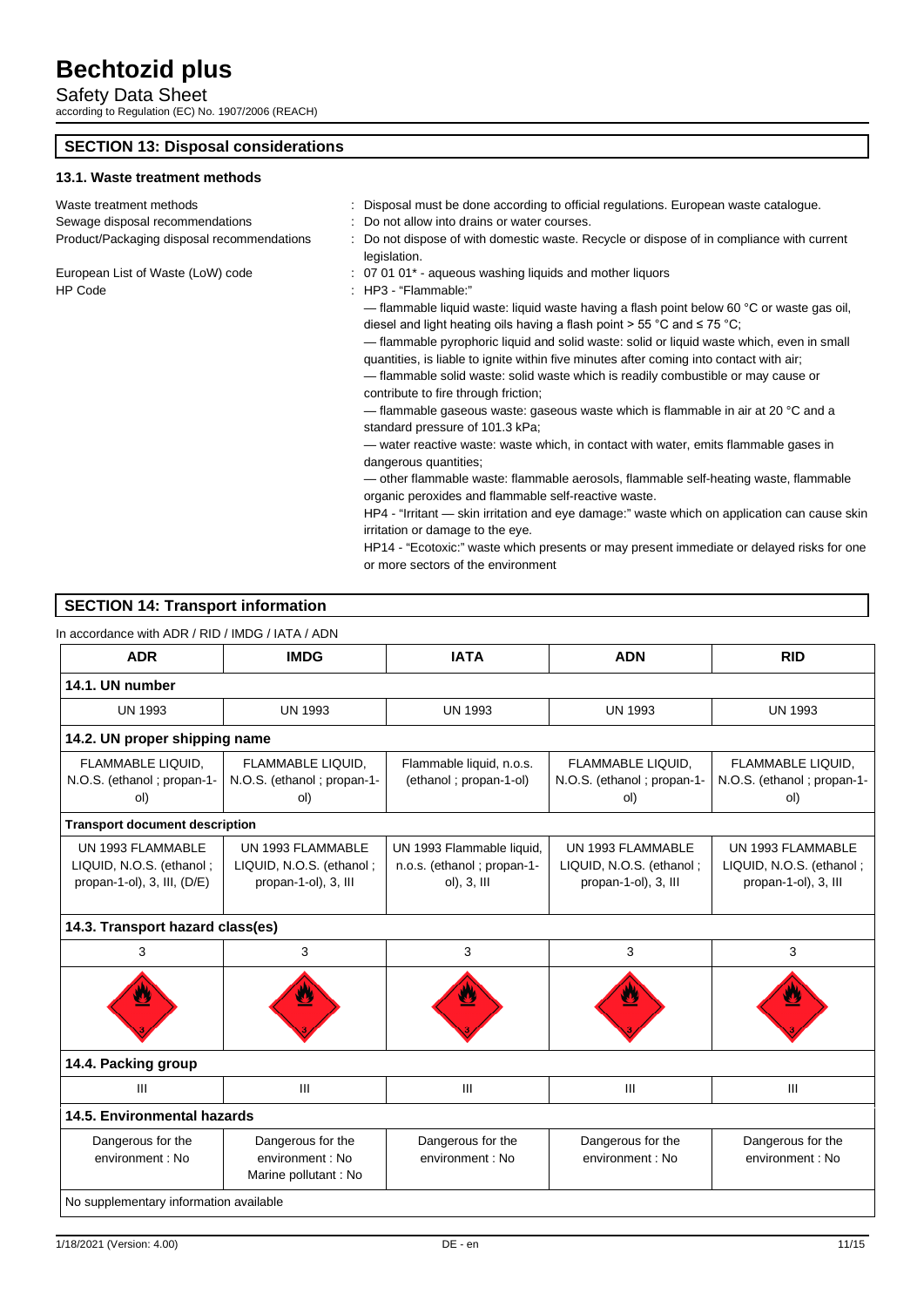Safety Data Sheet according to Regulation (EC) No. 1907/2006 (REACH)

## **14.6. Special precautions for user**

| <b>Overland transport</b>                    |                                           |
|----------------------------------------------|-------------------------------------------|
| Classification code (ADR)                    | F <sub>1</sub><br>$\ddot{\cdot}$          |
| Special provisions (ADR)                     | 274, 601<br>$\ddot{\phantom{a}}$          |
| Limited quantities (ADR)                     | 5I                                        |
| Excepted quantities (ADR)                    | E1                                        |
| Transport category (ADR)                     | 3<br>$\vdots$                             |
| Hazard identification number (Kemler No.)    | 30<br>İ                                   |
| Orange plates                                | $\ddot{\phantom{a}}$<br>$\frac{30}{1993}$ |
|                                              |                                           |
| Tunnel restriction code (ADR)                | D/E<br>t                                  |
| Transport by sea                             |                                           |
| Special provisions (IMDG)                    | 223, 274, 955<br>$\ddot{\phantom{a}}$     |
| Limited quantities (IMDG)                    | 5L<br>÷.                                  |
| Excepted quantities (IMDG)                   | E1                                        |
| EmS-No. (Fire)                               | $:$ F-E                                   |
| EmS-No. (Spillage)                           | S-E                                       |
| Air transport                                |                                           |
| PCA Excepted quantities (IATA)               | E <sub>1</sub><br>$\ddot{\phantom{a}}$    |
| PCA Limited quantities (IATA)                | Y344<br>÷                                 |
| PCA limited quantity max net quantity (IATA) | 10L                                       |
| PCA packing instructions (IATA)              | 355                                       |
| PCA max net quantity (IATA)                  | 60L                                       |
| CAO max net quantity (IATA)                  | 220L                                      |
| Special provisions (IATA)                    | A <sub>3</sub>                            |
| Inland waterway transport                    |                                           |
| Classification code (ADN)                    | F <sub>1</sub>                            |
| Special provisions (ADN)                     | 274, 601<br>÷                             |
| Limited quantities (ADN)                     | 5L                                        |
| Excepted quantities (ADN)                    | E1                                        |
| Carriage permitted (ADN)                     | т                                         |
| <b>Rail transport</b>                        |                                           |
| Classification code (RID)                    | F <sub>1</sub><br>$\ddot{\phantom{a}}$    |
| Special provisions (RID)                     | 274, 601                                  |
| Limited quantities (RID)                     | 5L                                        |
| Excepted quantities (RID)                    | E <sub>1</sub><br>$\ddot{\cdot}$          |
| Transport category (RID)                     | $\vdots$<br>3                             |
| Hazard identification number (RID)           | 30<br>Ì                                   |

## **14.7. Transport in bulk according to Annex II of Marpol and the IBC Code**

Not applicable

## **SECTION 15: Regulatory information**

## **15.1. Safety, health and environmental regulations/legislation specific for the substance or mixture**

#### **15.1.1. EU-Regulations**

| The following restrictions are applicable according to Annex XVII of the REACH Regulation (EC) No 1907/2006: |                                       |  |
|--------------------------------------------------------------------------------------------------------------|---------------------------------------|--|
| Reference code   Applicable on                                                                               |                                       |  |
| 3(a)                                                                                                         | Bechtozid plus : Ethanol : n-propanol |  |
| 3(b)                                                                                                         | Bechtozid plus ; Ethanol ; n-propanol |  |
| 3(c)                                                                                                         | Bechtozid plus                        |  |
| 40.                                                                                                          | Bechtozid plus ; Ethanol ; n-propanol |  |

Contains no substance on the REACH candidate list ≥ 0,1 % / SCL Contains no REACH Annex XIV substances in concentration ≥ to the Annex XIV limit values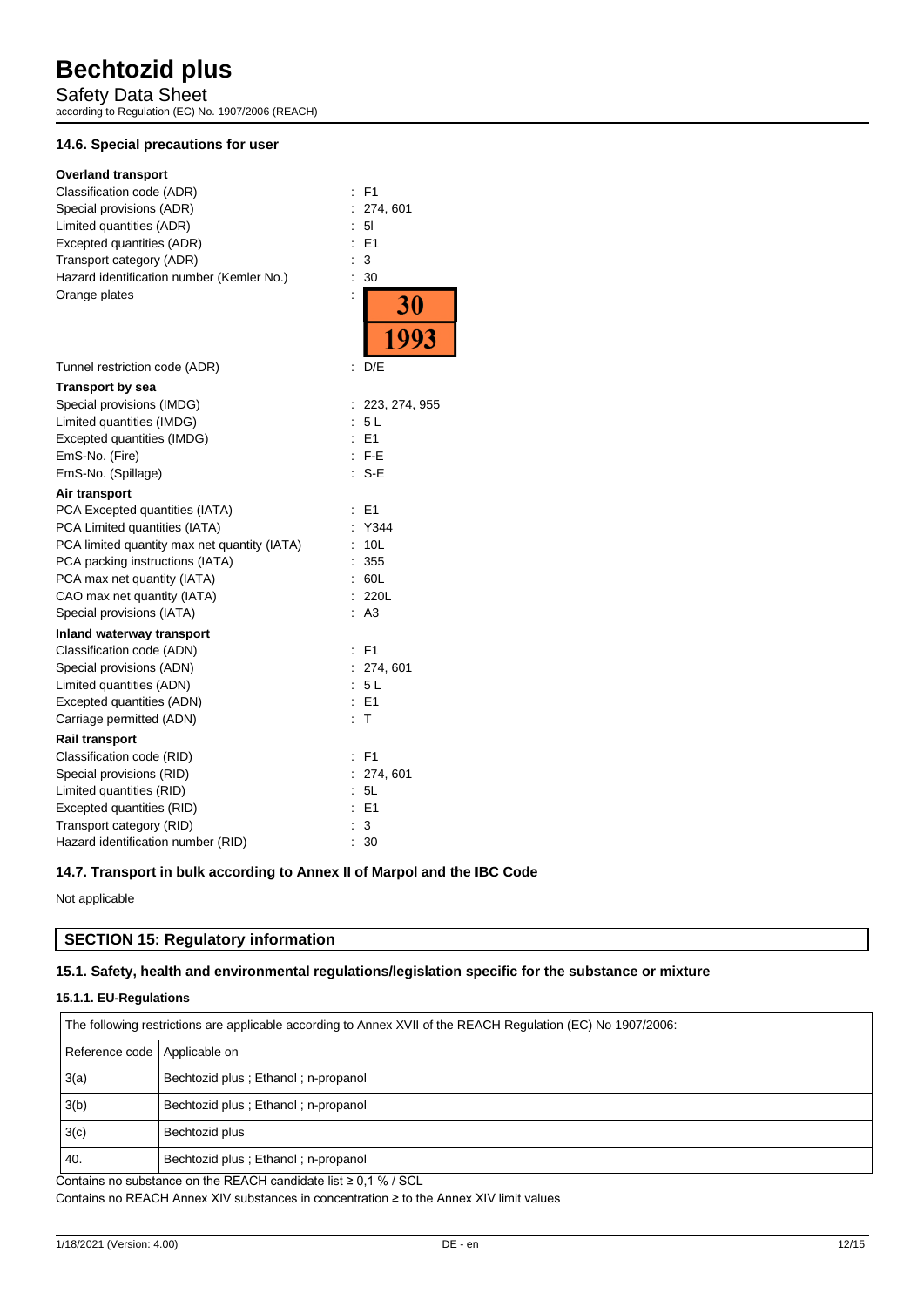## Safety Data Sheet

according to Regulation (EC) No. 1907/2006 (REACH)

Substances subject to Regulation (EU) No 649/2012 of the European Parliament and of the Council of 4 july 2012 concerning the export and import of hazardous chemicals: Didecyldimethylammonium chloride (7173-51-5)

Contains no substance subject to Regulation (EU) No 2019/1021 of the European Parliament and of the Council of 20 June 2019 on persistent organic pollutants

Other information, restriction and prohibition regulations : Take note of Directive 94/33/EC on the protection of young people at work.

#### **Directive 2012/18/EU (SEVESO III)**

| Seveso III Part I (Categories of dangerous substances)                                          | Qualifying quantity (tonnes) |            |
|-------------------------------------------------------------------------------------------------|------------------------------|------------|
|                                                                                                 | Lower-tier                   | Upper-tier |
| <b>P5c FLAMMABLE LIQUIDS</b><br>Flammable liquids, Categories 2 or 3 not covered by P5a and P5b | 5000                         | 50000      |

#### **15.1.2. National regulations**

| Germany                                    |                                                                                           |
|--------------------------------------------|-------------------------------------------------------------------------------------------|
| Water hazard class (WGK)                   | : WGK 2, Significantly hazardous to water                                                 |
| WGK remark                                 | : Classification according to AwSV                                                        |
| Hazardous Incident Ordinance (12. BImSchV) | : Is not subject of the Hazardous Incident Ordinance (12. BImSchV)                        |
| National Rules and Recommendations         | : TRGS 400: Risk Assessment for Activities involving Hazardous Substances                 |
|                                            | TRGS 510: Storage of hazardous substances in non-stationary containers                    |
|                                            | TRGS 500: Protective measures                                                             |
|                                            | TRGS 520: Construction and operation of collection points and temporary storage for small |
|                                            | amounts of hazardous waste                                                                |
|                                            | <b>TRGS 900: Occupational Exposure Limits</b>                                             |
| Storage class (LGK)                        | : LGK 3 - Flammable liquids                                                               |

#### **15.2. Chemical safety assessment**

No chemical safety assessment has been carried out

## **SECTION 16: Other information**

| Indication of changes: |                                |          |                 |
|------------------------|--------------------------------|----------|-----------------|
| <b>Section</b>         | <b>Changed item</b>            | Change   | <b>Comments</b> |
| 2.2                    | Precautionary statements (CLP) | Modified |                 |
| 8.1                    | <b>PNEC</b>                    | Modified |                 |
| 15.1                   | Storage class (LGK)            | Modified |                 |

| Abbreviations and acronyms: |                                                                                                   |
|-----------------------------|---------------------------------------------------------------------------------------------------|
| <b>ADN</b>                  | European Agreement concerning the International Carriage of Dangerous Goods by Inland Waterways   |
| <b>ADR</b>                  | European Agreement concerning the International Carriage of Dangerous Goods by Road               |
| <b>BCF</b>                  | Bioconcentration factor                                                                           |
| <b>CLP</b>                  | Classification Labelling Packaging Regulation; Regulation (EC) No 1272/2008                       |
| <b>EC50</b>                 | Median effective concentration                                                                    |
| <b>IATA</b>                 | International Air Transport Association                                                           |
| <b>IMDG</b>                 | International Maritime Dangerous Goods                                                            |
| <b>LC50</b>                 | Median lethal concentration                                                                       |
| LD50                        | Median lethal dose                                                                                |
| <b>PBT</b>                  | Persistent Bioaccumulative Toxic                                                                  |
| <b>REACH</b>                | Registration, Evaluation, Authorisation and Restriction of Chemicals Regulation (EC) No 1907/2006 |
| <b>RID</b>                  | Regulations concerning the International Carriage of Dangerous Goods by Rail                      |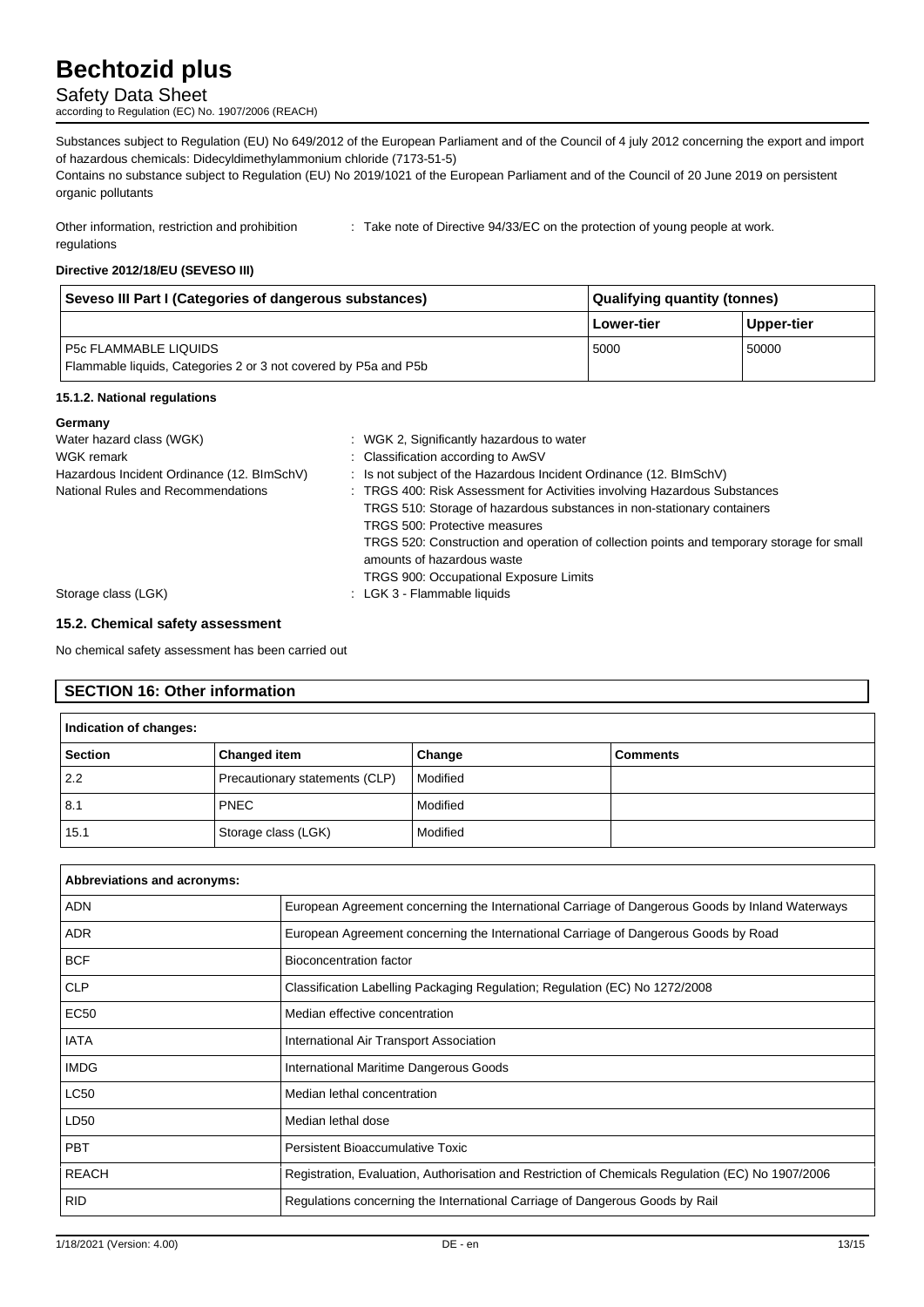## Safety Data Sheet

according to Regulation (EC) No. 1907/2006 (REACH)

| <b>SDS</b>   | Safety Data Sheet                                      |
|--------------|--------------------------------------------------------|
| vPvB         | Very Persistent and Very Bioaccumulative               |
| ATE          | <b>Acute Toxicity Estimate</b>                         |
| <b>IARC</b>  | International Agency for Research on Cancer            |
| <b>LOAEL</b> | Lowest Observed Adverse Effect Level                   |
| <b>NOAEC</b> | No-Observed Adverse Effect Concentration               |
| <b>NOAEL</b> | No-Observed Adverse Effect Level                       |
| <b>NOEC</b>  | No-Observed Effect Concentration                       |
| OECD         | Organisation for Economic Co-operation and Development |
| <b>PNEC</b>  | Predicted No-Effect Concentration                      |
| <b>STP</b>   | Sewage treatment plant                                 |
| <b>DMEL</b>  | Derived Minimal Effect level                           |
| <b>DNEL</b>  | Derived-No Effect Level                                |
| <b>TLM</b>   | Median Tolerance Limit                                 |

| Data sources            | . ECHA (European Chemicals Agency). MSDSS of the suppli- |
|-------------------------|----------------------------------------------------------|
| Department issuing data | : KFT Chemieservice GmbH                                 |
| specification sheet:    | Im Leuschnerpark. 3 64347 Griesheim                      |
|                         | Germany                                                  |
|                         | Fax: +49 6155 8981-500<br>Phone: +49 6155-8981-400       |
|                         | Safety Data Sheet Service: +49 6155 8981-522             |
| Contact person          | : Katharina Rieker                                       |
| Other information       | : Version/s 1.00 is/are not available in this language.  |
|                         |                                                          |

| Full text of H- and EUH-statements: |                                                                        |  |  |
|-------------------------------------|------------------------------------------------------------------------|--|--|
| Acute Tox. 3 (Oral)                 | Acute toxicity (oral), Category 3                                      |  |  |
| Acute Tox. 4 (Oral)                 | Acute toxicity (oral), Category 4                                      |  |  |
| Aquatic Acute 1                     | Hazardous to the aquatic environment - Acute Hazard, Category 1        |  |  |
| Aquatic Chronic 1                   | Hazardous to the aquatic environment - Chronic Hazard, Category 1      |  |  |
| Aquatic Chronic 2                   | Hazardous to the aquatic environment - Chronic Hazard, Category 2      |  |  |
| Aquatic Chronic 3                   | Hazardous to the aquatic environment - Chronic Hazard, Category 3      |  |  |
| Eye Dam. 1                          | Serious eye damage/eye irritation, Category 1                          |  |  |
| Eye Irrit. 2                        | Serious eye damage/eye irritation, Category 2                          |  |  |
| Flam. Liq. 2                        | Flammable liquids, Category 2                                          |  |  |
| Flam. Liq. 3                        | Flammable liquids, Category 3                                          |  |  |
| Skin Corr. 1B                       | Skin corrosion/irritation, Category 1, Sub-Category 1B                 |  |  |
| STOT SE 3                           | Specific target organ toxicity - Single exposure, Category 3, Narcosis |  |  |
| H <sub>225</sub>                    | Highly flammable liquid and vapour.                                    |  |  |
| H <sub>226</sub>                    | Flammable liquid and vapour.                                           |  |  |
| H301                                | Toxic if swallowed.                                                    |  |  |
| H302                                | Harmful if swallowed.                                                  |  |  |
| H314                                | Causes severe skin burns and eye damage.                               |  |  |
| H318                                | Causes serious eye damage.                                             |  |  |